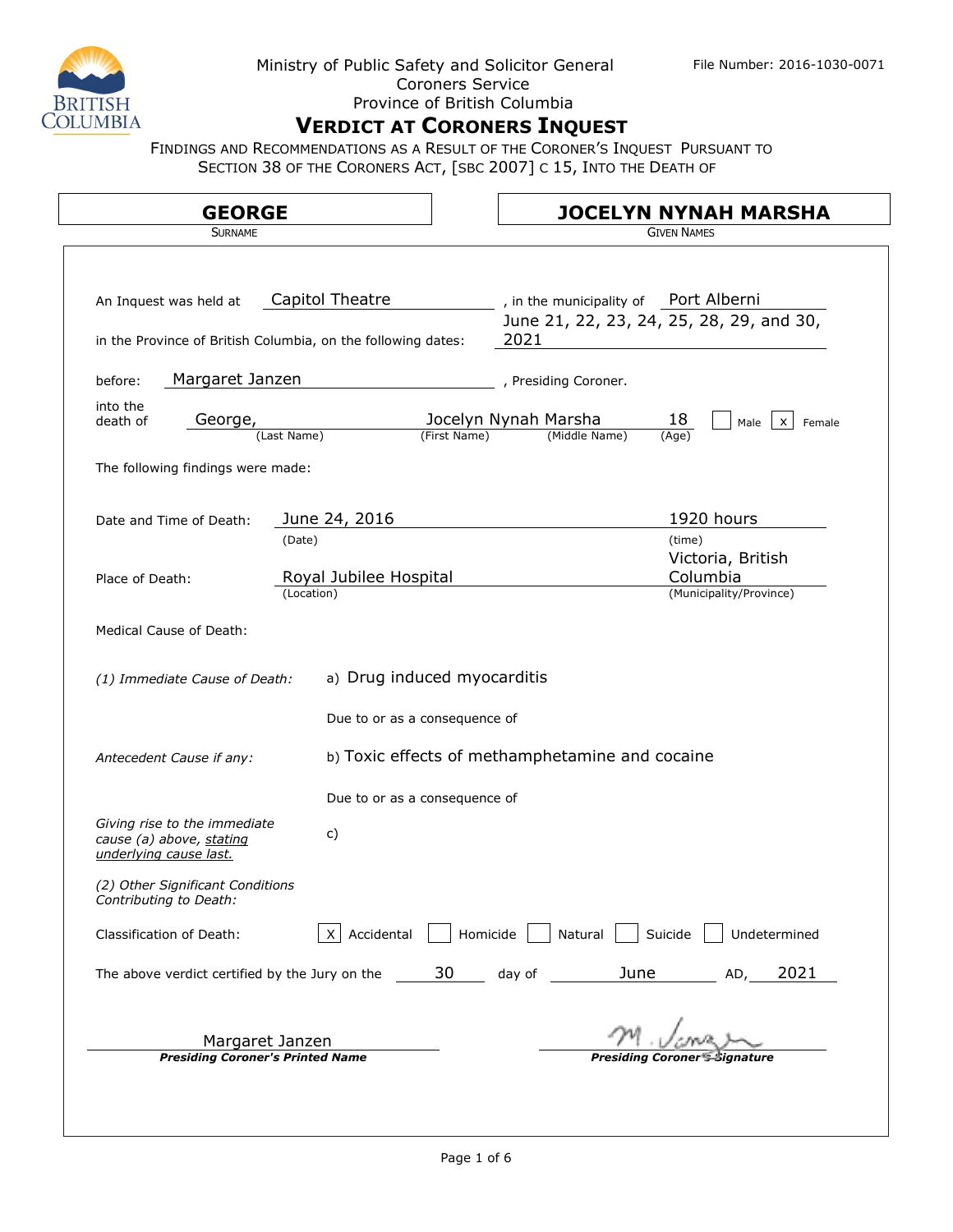FINDINGS AND RECOMMENDATIONS AS A RESULT OF THE CORONER'S INQUEST PURSUANT TO SECTION 38 OF THE CORONERS ACT, [SBC 2007] C 15, INTO THE DEATH OF

|     | Pursuant to Section 38 of the Coroners Act, the following recommendations are forwarded to the Chief Coroner of                                                                                                         |  |
|-----|-------------------------------------------------------------------------------------------------------------------------------------------------------------------------------------------------------------------------|--|
|     | the Province of British Columbia for distribution to the appropriate agency:                                                                                                                                            |  |
|     | <b>JURY RECOMMENDATIONS:</b>                                                                                                                                                                                            |  |
| To: | <b>Deputy Commissioner, E-Division, Royal Canadian Mounted Police</b>                                                                                                                                                   |  |
| 1.  | Provide training for all members regarding the definition of the age of majority in<br>BC and relevant legislative requirements regarding minors.                                                                       |  |
| 2.  | Create policies to ensure prisoners' access to water in cells is recorded and can be<br>confirmed by supervisory staff.                                                                                                 |  |
| 3.  | Create policies to ensure that when food is offered, accepted, refused, or consumed<br>by prisoners it is recorded in the guard log book. Reasons for withholding food or<br>water should also be detailed in log book. |  |
| 4.  | Ensure members' and guards' training includes mental health and addictions<br>awareness, local cultural awareness, and how to access employee trauma<br>counselling.                                                    |  |
| 5.  | Ensure that job descriptions and responsibilities for members and guards regarding<br>prisoners are listed and available for all staff to access.                                                                       |  |
| 6.  | Install audio monitoring in cell block corridors of all RCMP detachments in BC within<br>5 calendar years.                                                                                                              |  |
| 7.  | Develop policy requiring a release plan to ensure safety of minors upon release<br>from custody.                                                                                                                        |  |
| 8.  | Require members to transport persons in detention to local health facility for<br>assessment when their health status is unclear.                                                                                       |  |
| 9.  | Share a copy of this verdict with detachments throughout 'E' Division.                                                                                                                                                  |  |
|     |                                                                                                                                                                                                                         |  |
|     |                                                                                                                                                                                                                         |  |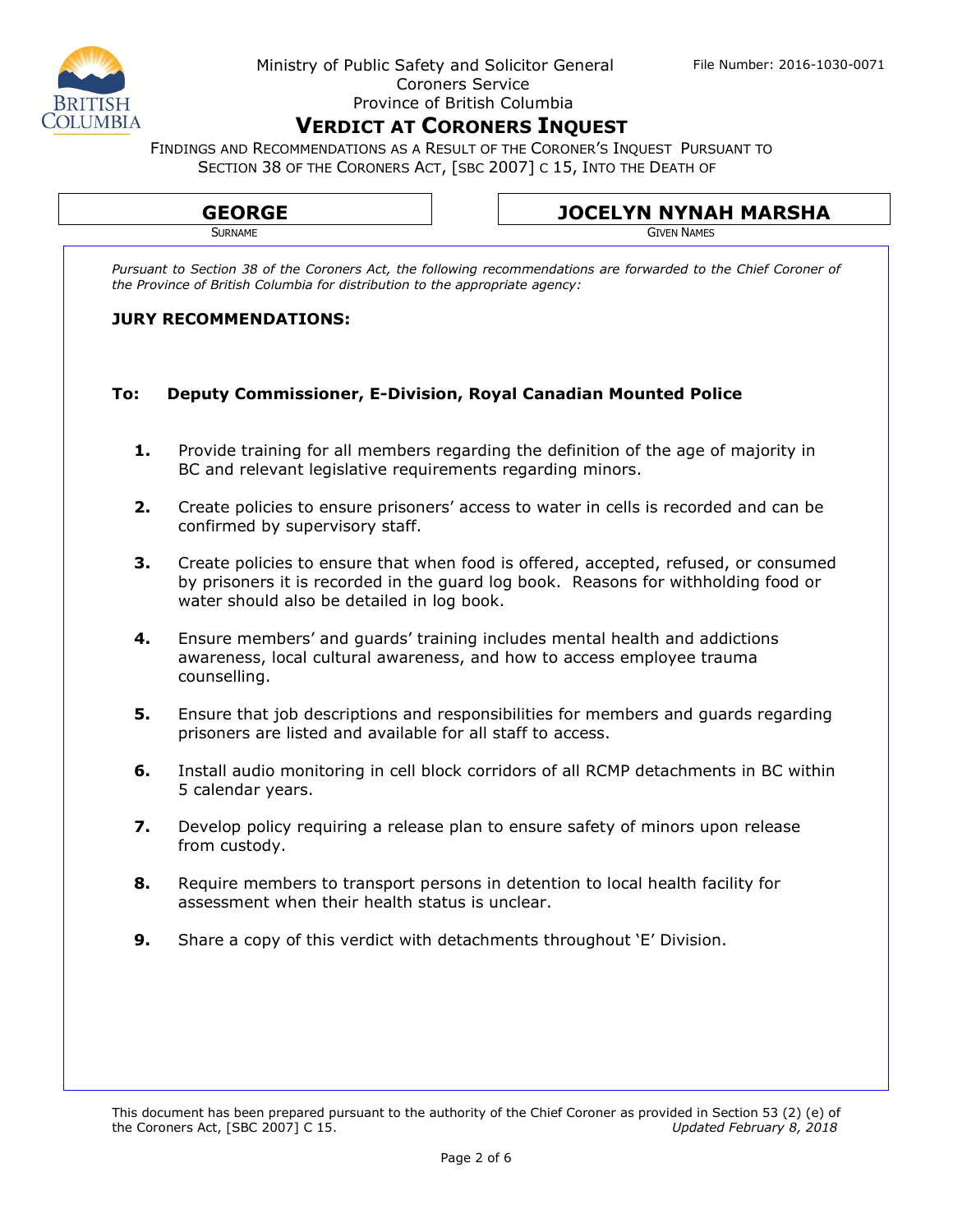FINDINGS AND RECOMMENDATIONS AS A RESULT OF THE CORONER'S INQUEST PURSUANT TO SECTION 38 OF THE CORONERS ACT, [SBC 2007] C 15, INTO THE DEATH OF

| <b>GEORGE</b> | <b>JOCELYN NYNAH MARSHA</b> |
|---------------|-----------------------------|
| <b>URNAME</b> | <b>GIVEN NAMES</b>          |

**To: Deputy Commissioner, E-Division, Royal Canadian Mounted Police**

**City of Port Alberni** 

**Minister of Public Safety and Solicitor General**

**Nu-chah-nulth Tribal Council**

**First Nations Health Authority**

**Vancouver Island Health Authority**

- **10.** Provide an on-call health care professional to assess detainees in cells.
- **11.** Develop a program to provide appropriate cultural support for detainees.

#### **To: Vancouver Island Health Authority**

- **12.** Ensure that a Crisis Response Team is available in Port Alberni on nights and weekends.
- **13.** Ensure an internal medicine specialist is available onsite at West Coast General Hospital in Port Alberni.

#### **To: Ministry of Public Safety and Solicitor General and Ministry of Mental Health and Addictions**

**14.** Provide permanent funding to the Port Alberni Indigenous Safety Team for a full time social worker and youth advocate.

### **To: City of Port Alberni, OIC Port Alberni RCMP Detachment**

- **15.** Implement annual performance reviews, certifications, and training for city employees working as guards at the Port Alberni RCMP detachment.
- 16. Implement measures to diversify work force.

This document has been prepared pursuant to the authority of the Chief Coroner as provided in Section 53 (2) (e) of the Coroners Act, [SBC 2007] C 15. the Coroners Act, [SBC 2007] C 15.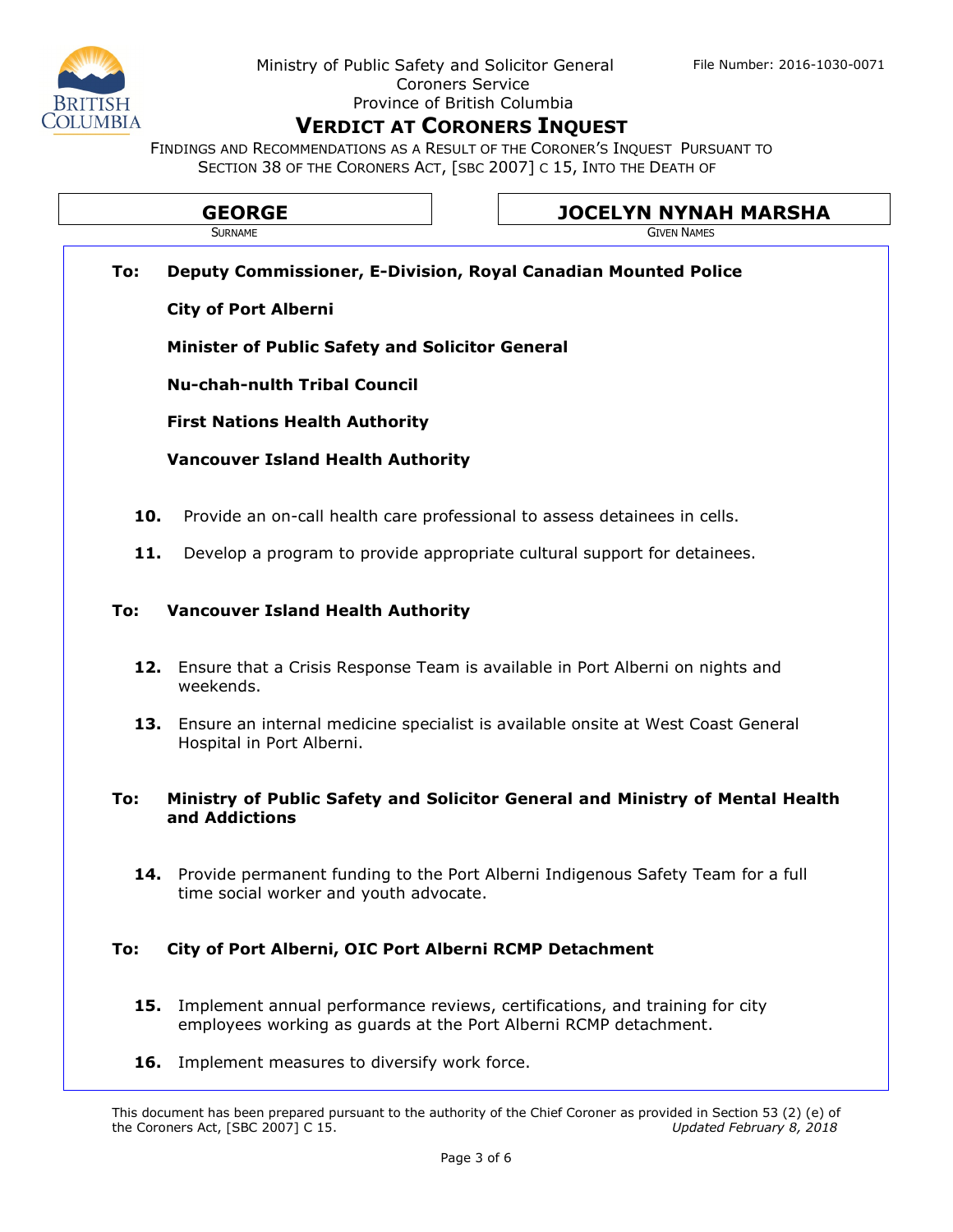FINDINGS AND RECOMMENDATIONS AS A RESULT OF THE CORONER'S INQUEST PURSUANT TO SECTION 38 OF THE CORONERS ACT, [SBC 2007] C 15, INTO THE DEATH OF

|                                            | <b>GEORGE</b><br><b>SURNAME</b>                            | <b>JOCELYN NYNAH MARSHA</b><br><b>GIVEN NAMES</b>                                             |
|--------------------------------------------|------------------------------------------------------------|-----------------------------------------------------------------------------------------------|
| To:                                        | <b>Ministry of Mental Health and Addictions</b>            |                                                                                               |
|                                            | establishment of First Nations operated treatment centres. | 17. Give special priority to youth facing addiction and mental health issues and the          |
| To:                                        | <b>Nu-chah-nulth Tribal Council</b>                        |                                                                                               |
|                                            | Indigenous detainees.                                      | <b>18.</b> Provide RCMP with cultural diversity supports and support for release planning for |
| To:                                        | Quu'asa                                                    |                                                                                               |
|                                            | staff including a harm reduction youth worker.             | 19. Offer trauma informed practice, and seek funding for permanent harm reduction             |
| <b>Nu-chah-nulth Tribal Council</b><br>To: |                                                            |                                                                                               |
|                                            | <b>City of Port Alberni</b>                                |                                                                                               |
|                                            | <b>Vancouver Island Health Authority</b>                   |                                                                                               |
|                                            | <b>Tseshaht First Nation,</b>                              |                                                                                               |
|                                            | <b>Hupacasath First Nation</b>                             |                                                                                               |
|                                            | <b>First Nations Health Authority</b>                      |                                                                                               |
|                                            | for local, then regional populations.                      | 20. Collaborate to make an application to "Foundry" to provide services in Port Alberni       |
|                                            |                                                            |                                                                                               |
|                                            |                                                            |                                                                                               |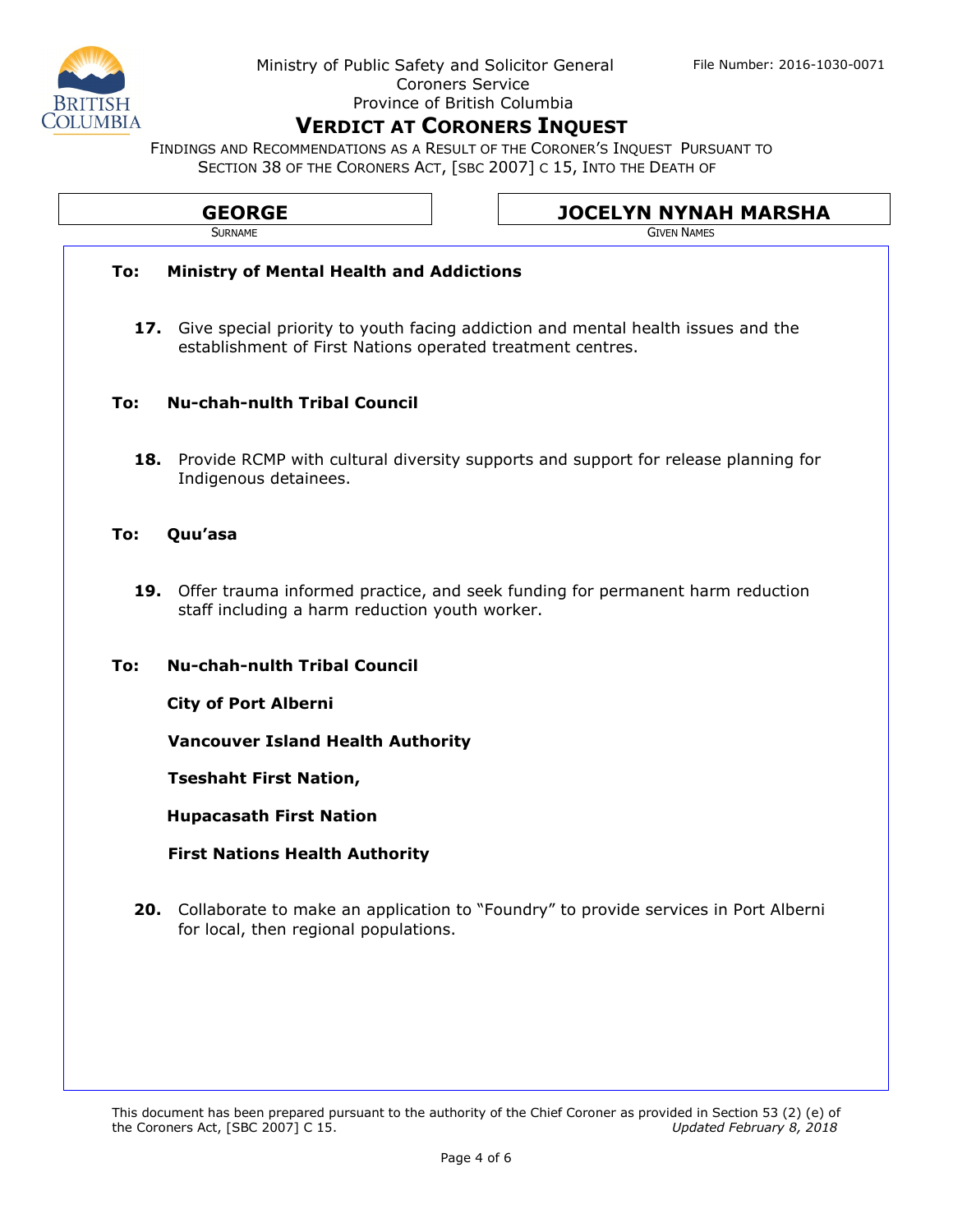FINDINGS AND RECOMMENDATIONS AS A RESULT OF THE CORONER'S INQUEST PURSUANT TO SECTION 38 OF THE CORONERS ACT, [SBC 2007] C 15, INTO THE DEATH OF

| <b>GEORGE</b> | <b>JOCELYN NYNAH MARSHA</b> |
|---------------|-----------------------------|
| SURNAME       | <b>GIVEN NAMES</b>          |
|               |                             |

### **To: Nu-chah-nulth Tribal Council**

### **City of Port Alberni**

**21.** Advocate for a Justice Centre in the Nuu-chah-nulth territory to address the overrepresentation of first nations people in custody.

### **To: Independent Investigations Office**

**22.** Appoint a First Nations civilian monitor in all cases where the affected person is Indigenous.

### **To: City of Port Alberni**

**Nu-chah-nulth Tribal Council**

**Deputy Commissioner**

**E-Division, Royal Canadian Mounted Police**

**23.** Seek membership on the board of directors of the Port Alberni Shelter Society Board.

### **To: Vancouver Island Health Authority**

**First Nations Health Authority**

**Ministry of Children and Family Development** 

**USMA** 

**Nu-chah-nulth Tribal Council**

**Maa-Nulth Nations**

### **Alberni-Quayocot Regional District**